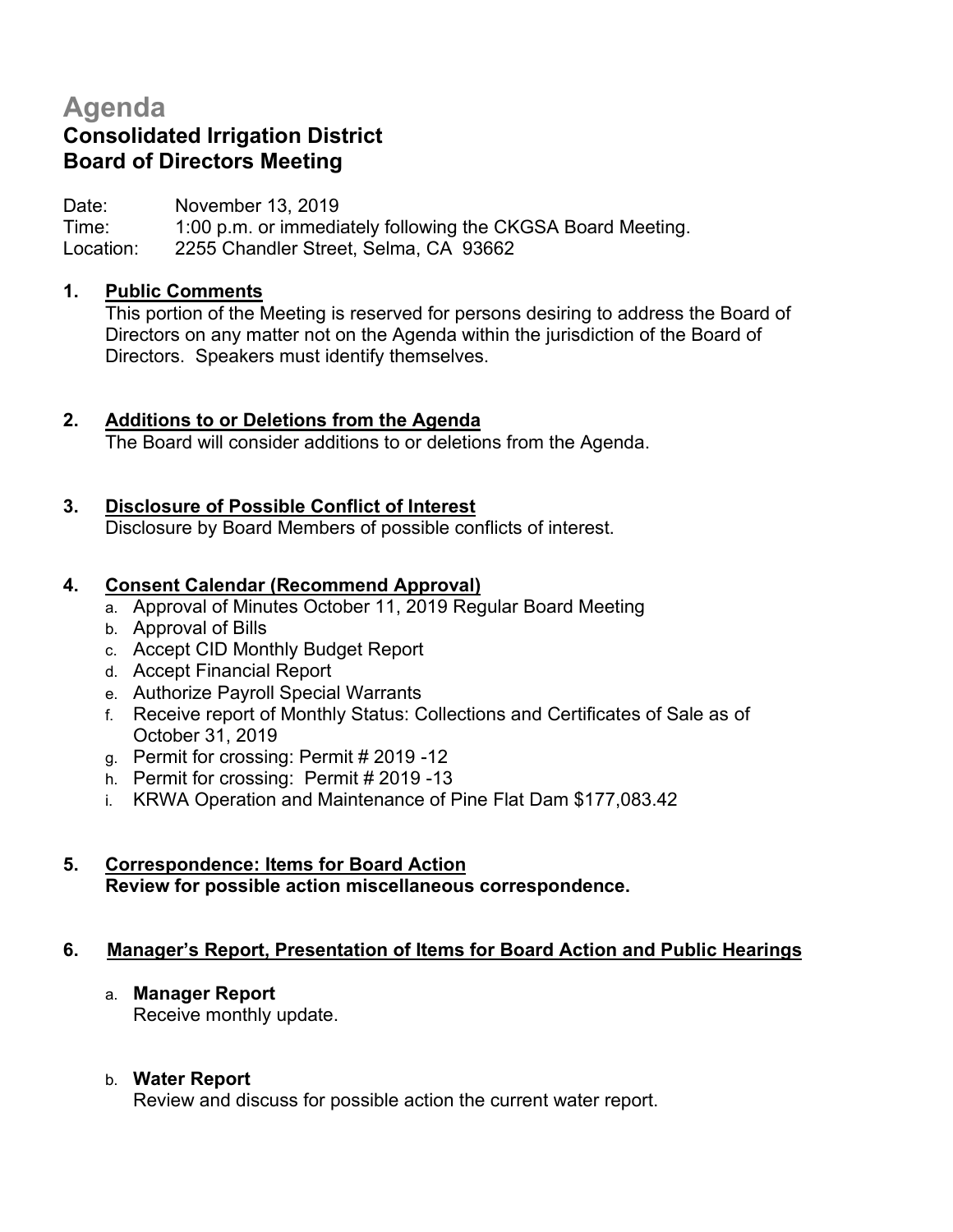#### c. **SGMA Update**

Receive Update on implementation of the Sustainable Groundwater Management Act. Receive report and provide direction to Staff.

## d. **Report on land acquisition effort**

Receive update and discuss for possible action the current status on land acquisition.

## e. **Projects Update**

Receive update and discuss for possible action the status on current projects.

## **7. Closed Session Pursuant to Government Code Section 54956.9(D)(2)- Conference with Legal Counsel**

Conference with legal counsel related to anticipated litigation pursuant to paragraph (2) of subdivision (d) of Government Code Section 54956.9:(1 case)

## **8. Closed Session Pursuant to Government Code Section 54956.9(D)(1)- Conference with Legal Counsel**

 Conference with legal counsel related to significant exposure to litigation pursuant to paragraph (2) of subdivision (d) of Government Code Section 54956.9:(1 case)

## **9. Closed Session Pursuant to Government Code Section 54956.9 (D)(1)- Conference with Legal Counsel**

Closed session pursuant to Government Code Section 54956.9 related to existing litigation:

a. Kings River Water Association, et al. v. James Verboon, et al; b. James Irrigation District v. KRWA, et al. (Fresno County Case number 19CECG00769).

## **10. Closed Session Pursuant to Government Code Section 54957 (B) (1) - Public Employee Performance Evaluation**

Public Employee Performance evaluation regarding the performance of the Manager pursuant to Government Code Section 54957.7

## **11. Closed Session Pursuant to Government Code Section 54956.8 (D)(1)- Conference with Real Property Negotiator**

Closed session pursuant to Government Code Section 54956.8 related to real property negotiations.

> Property APN: 385-062-13S Agency Negotiator: Phil Desatoff Negotiating Parties: CID